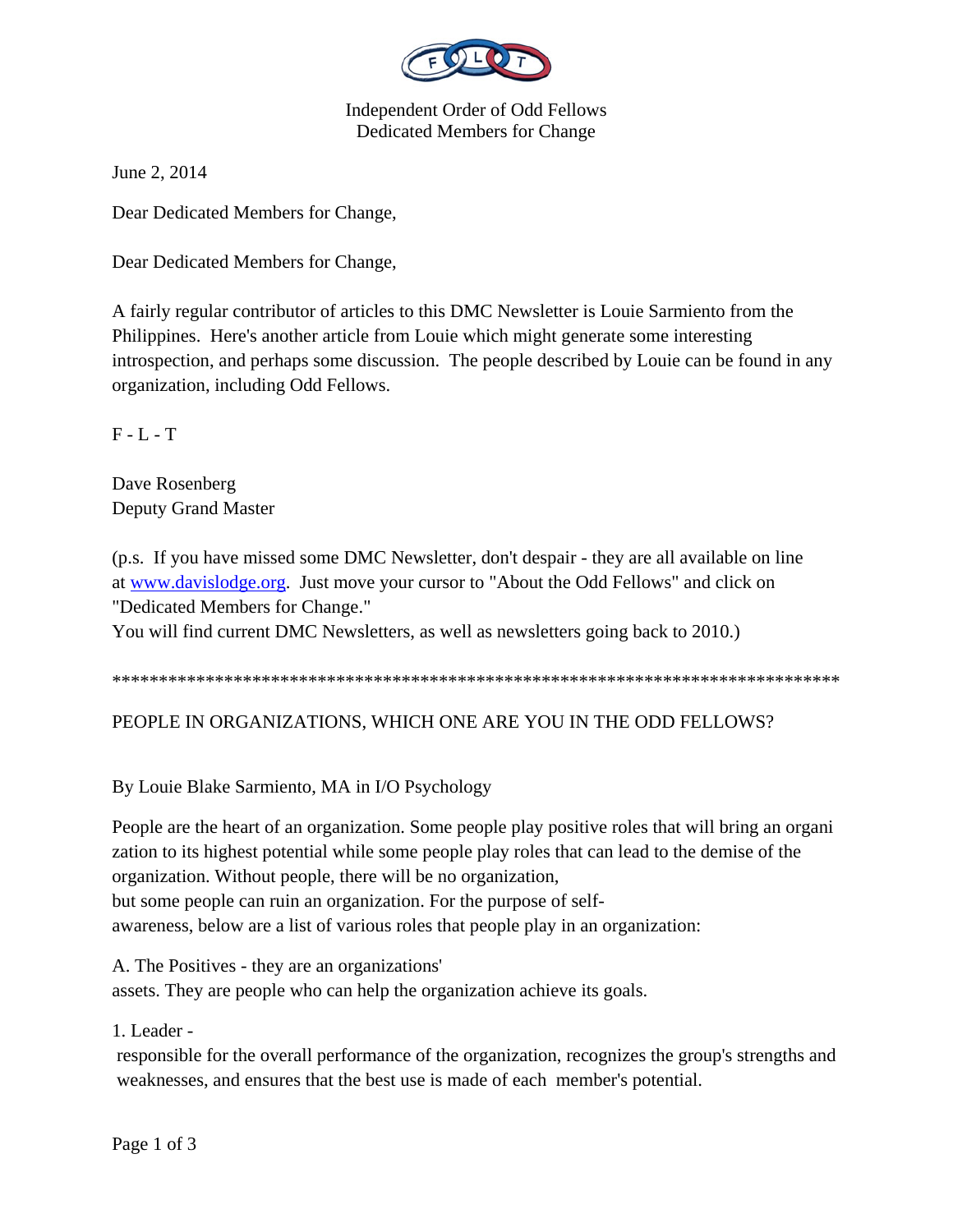

#### Independent Order of Odd Fellows Dedicated Members for Change

# 2. Shaper -

 influences the way in which the team effort is applied, directing attention to the setting of objecti ves and priorities, and seeks to impose some shape or pattern on the outcome of team or organiz ation activities.

## 3. Worker -

 get things done by turning concepts and plans into practical working procedures and carrying o ut agreed plans systematically and efficiently.

# 4. Creator -

 advances new ideas and strategies with special attention to major issues and looks for possible n ew ways to address problems confronting the team.

5. Resource Investigator -

 reports on ideas, developments and resource outside of the organization and creates external con tacts that may be useful to the organization in their actions.

## 6. Monitor- Evaluator -

 requires analyzing problems and evaluating ideas and suggestions so that the team or organizati on stays focused on its task.

## 7. Team Facilitator -

 supports members in their strengths, helps compensate for their weaknesses, and improves com munication between members by fostering team spirit.

## 8. Complete- Finisher -

 actively searches for aspects of work that need more than the usual degree of attention and maint ains a sense of urgency within the team.

#### B. The Negatives - They are an organization's

liabilities. They are people who are detrimental in achieving organizational goals.

## 1. Super-agreeable -

 person who is super nice and smilingly agree with all ideas until some action is required, then th ey back down or disappear.

2. Know-it-all - person who usually acts superior and make others feel stupid; they may be bullheaded and impatient with differing opinions. They are often selfreliant, don't need or want any help, and don't want to change.